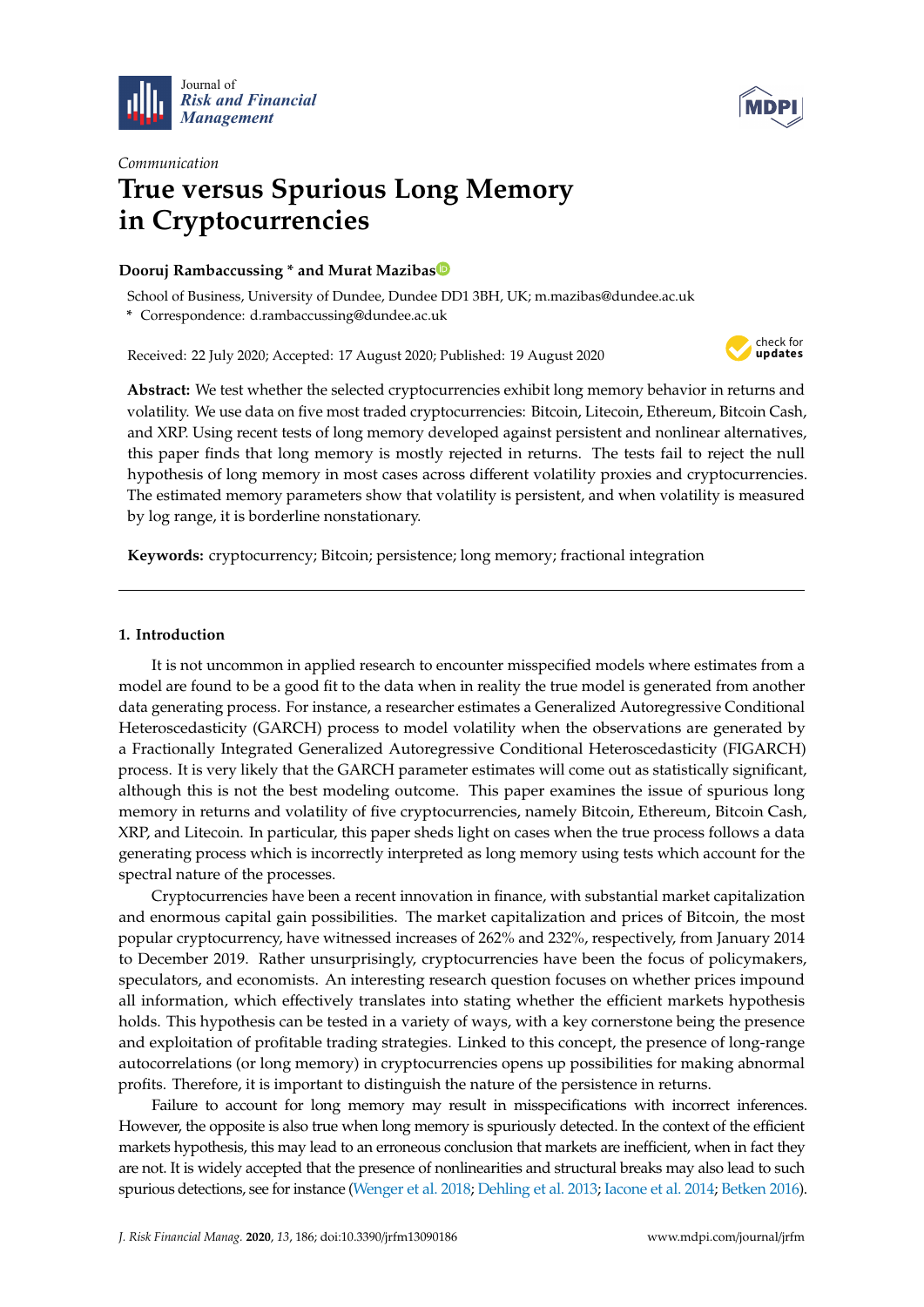Other nonlinear models (Markov switching and bilinear models) having slow decay rates may also lead to spurious long memory [\(Diebold and Inoue](#page-9-3) [2001;](#page-9-3) [Granger and Hyung](#page-9-4) [2004\)](#page-9-4). Finally, persistent (close to unity) processes can also exhibit serial correlation patterns similar to long memory due to observational equivalence. In these instances, estimators may incorrectly yield a statistically significant memory parameter.

One of the added benefits of addressing this research question is the ability to pinpoint models which are more appropriate for modeling returns and volatility. For example, in the case of the latter, a statistically significant memory parameter would inform the practitioner that FIGARCH and Hyperbolic Generalized Generalized Autoregressive Process (HYGARCH) processes are better suited to model and forecast volatility rather than conventional GARCH processes.

In this paper, we test the long memory hypothesis in both mean and volatility of the returns of five major cryptocurrencies: Bitcoin, Litecoin, Ethereum, Bitcoin Cash, and XRP. Long memory can be estimated in time and frequency domains. Frequency domain models tend to be nonparametric (or semiparametric) such as the GPH [\(Geweke and Porter-Hudak](#page-9-5) [1983\)](#page-9-5), Local Whittle [\(Robinson](#page-9-6) [1995\)](#page-9-6), and Fourier [\(Moulines and Soulier](#page-9-7) [1999\)](#page-9-7) approaches. Our contribution in this paper is testing for long memory using two novel and superior tests: the log periodogram bias test [\(Davidson and Sibbertsen](#page-9-8) [2009\)](#page-9-8) and the skip-sampling test [\(Davidson and Rambaccussing](#page-9-9) [2015\)](#page-9-9).

The layout of the paper is as follows. Section [2](#page-1-0) provides a brief outline of the methodology. Section [3](#page-1-1) describes the related literature on cryptocurrencies. Section [4](#page-4-0) presents the empirical results. Section [5](#page-5-0) provides some concluding remarks.

#### <span id="page-1-0"></span>**2. Background Literature**

In this section, we review major findings on the empirical processes in cryptocurrencies focusing on the long-range dependence. [Urquhart](#page-10-1) [\(2016\)](#page-10-1) looks at the autocorrelation patterns in Bitcoin prices to conclude that the market for Bitcoin is not efficient, and [Urquhart](#page-10-2) [\(2017\)](#page-10-2) later extends to the use of price clustering to reach the conclusion of inefficient markets. Although the focus of our paper is not on the efficient markets hypothesis, the link between returns and autocorrelations is nonetheless important. Significant studies in the area include [Nadarajah and Chu](#page-9-10) [\(2017\)](#page-9-10) and [Tiwari et al.](#page-9-11) [\(2018\)](#page-9-11).

Looking exclusively at long memory, [Bouri et al.](#page-9-12) [\(2019\)](#page-9-12) test the persistence in the price and volatility of Bitcoin series and find that there is indeed long memory in the volatility series. For the purposes of volatility modeling, [Katsiampa](#page-9-13) [\(2017\)](#page-9-13) finds that GARCH processes may also include long memory and attempts to find the optimal conditional variance model. Long-range dependence in volatility has been expressed using the two main variants of long memory—the fractionally integrated GARCH model [\(Lahmiri et al.](#page-9-14) [2018\)](#page-9-14) and the hyperbolic GARCH model. [Phillip et al.](#page-9-15) [\(2018\)](#page-9-15) perform a more comprehensive study by studying the returns of 224 cryptocurrencies, and they find that the stochastic volatility model exhibits anti-persistence, leverage, and heavy-tails. They, in turn, consider regime switching specifications in the return equation and long memory in volatility. [Mensi et al.](#page-9-16) [\(2019\)](#page-9-16) shows that after accounting for structural breaks, there is "dual" long memory in both returns and volatility.

Nonlinearity, a potential source of spurious long memory, has also been investigated in the literature. Examples of related literature exploring nonlinearity include [Cheah and Fry](#page-9-17) [\(2015\)](#page-9-17). Accounting jointly for nonlinearity and long memory can be seen in [Bouri et al.](#page-9-12) [\(2019\)](#page-9-12), who model long memory in squared and absolute returns series after extracting potential break dates.

#### <span id="page-1-1"></span>**3. Long Memory Explained**

A fractionally integrated model, as a broader class of memory models, can be represented as:

$$
(1-L)^d y_t = \varepsilon_t. \tag{1}
$$

where *L* is the lag operator, *d* is the fractional differencing parameter, *y<sup>t</sup>* are observations recorded over time, and  $\varepsilon_t$  is an error term which is assumed to be independently and identically (iid) distributed. The parameter *d* defines the memory structure of the time series variable  $y_t$ . When  $d = 0$  the process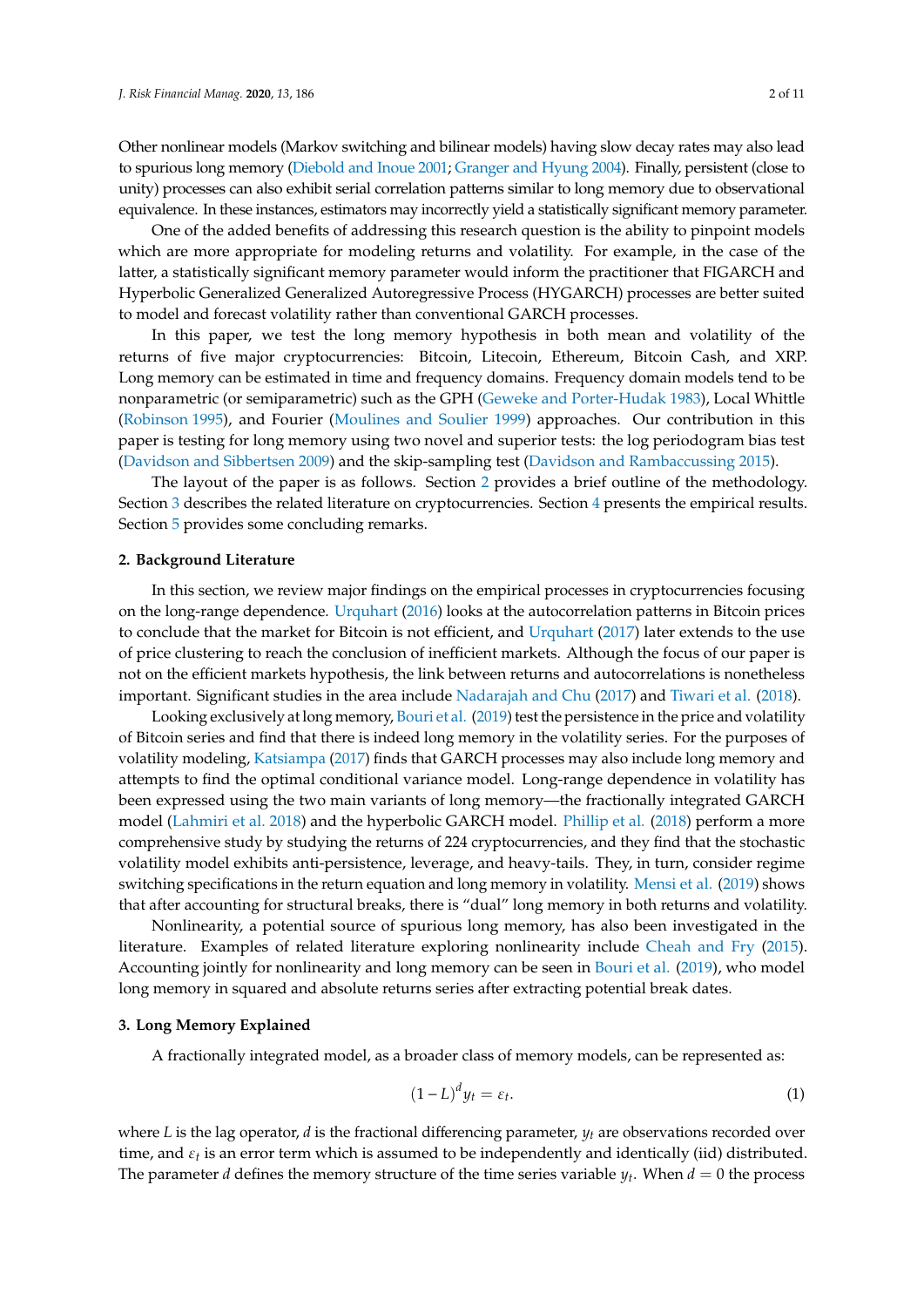is short memory,  $d = 1$  random walk,  $d < 0$  antipersistent, and  $d > 0$  is long memory.  $1/2 \leq d < 3/2$ corresponds to the nonstationary case. Equation (1) can be represented in spectral form (see [Beran](#page-9-18) [1994](#page-9-18) for a more involved discussion). *d* can also be estimated using a variety of parametric, semi-parametric, and nonparametric models.

Short memory processes with persistent autoregressive terms can be mistaken for a long memory process. The main distinction between long memory and such processes is the behavior of the covariance of y. Denoting γ*<sup>j</sup>* as the autocovariance of a stationary process *y<sup>t</sup>* , a short memory process has a summable autocovariance function ( $\sum_{n=1}^{\infty}$ ) *j*=0  $\left|\gamma_j\right| < \infty$ ), whereas a long memory has nonsummable autocovariances ( $\sum^{\infty}$ *j*=0  $\left|\gamma_j\right| = \infty$ ) with a spectral density of infinity at the origin ( $f(0) = \infty$ ). Similarly, the autocovariance has a convergence rate of  $|\gamma_j| = O(j^{2d-1})$  in the long memory case. The short memory is the case where convergence is faster  $|\gamma_j| = o(j^{2d-1})$ , and there exists a parameter  $\rho > 0$  such that  $\gamma_j = O(e^{-\rho j})$ .

One of the variants which takes into account both the long and short memory structure is an Autoregressive Fractionally Integrated Moving Average (ARFIMA), which includes the fractional differencing operator (*d*) on the left hand side of the equation:

$$
\theta(L)(1-L)^d y_t = \Phi(L)\varepsilon_t.
$$
 (2)

When the true parameter *d* is equal to zero, Equation (1) becomes a simple autoregressive moving average model (ARMA), which implies a faster convergence. One of the main problems is the case when a highly persistent ARMA reveals a significant *d* when it is being estimated using semiparametric and nonparametric techniques. Figure [1](#page-3-0) illustrates simulated time series for an ARFIMA  $(0, d, 0)$  with  $d = 0.4$  and an autoregressive (AR) process with a coefficient of 0.9. Their corresponding correlograms show patterns in the autocovariance, which illustrate the above distinctions. As can be seen, it is hard to discern the type of process visually without looking at long autocorrelation patterns over time. The correlogram, which illustrates such patterns, shows that the ARFIMA autocorrelations take a long time to converge to zero. On the other hand, the autoregressive process converges geometrically<sup>1</sup> to zero.

Moreover, the presence of highly persistent short-term dynamics will bias estimators such as the GPH dynamics. Other nonlinear models (and processes with structural shifts) can also imitate long memory processes. [Diebold and Inoue](#page-9-3) [\(2001\)](#page-9-3) provide a set of nonlinear processes, under which rejects the null of long memory.

To illustrate certain cases where long memory may be mistaken for another process, we performed a Monte Carlo experiment. In the experiment we showed that when the true data generating process follows a nonlinear model, long memory estimators can show spurious estimates. Two processes were considered. The first model was a Markov-switching (MS) model with switching intercepts. In this case, the intercept (*c*) was allowed to switch between the two regimes *S<sup>t</sup>* , which was identified as a state variable.

$$
y_{s_t} = c_{s_t} + \varepsilon_t. \tag{3}
$$

The intercept in regimes 1 and 2 were −1 and −5, respectively, and with constant variances in both regimes. The regimes were defined by a state function, which took a probability of 0.95 being in the first regime and switched back from the second regime to the first regime with a probability of 0.05. These probabilities were assigned to emulate possibilities of crashes, which are sudden but may go back to the previous regime rather quickly.

<sup>&</sup>lt;sup>[1](#page-3-0)</sup> Geometric decay would be easily discerned in the bottom right plot in Figure 1 if the number of lags was set at most at 30 (or at any low amount).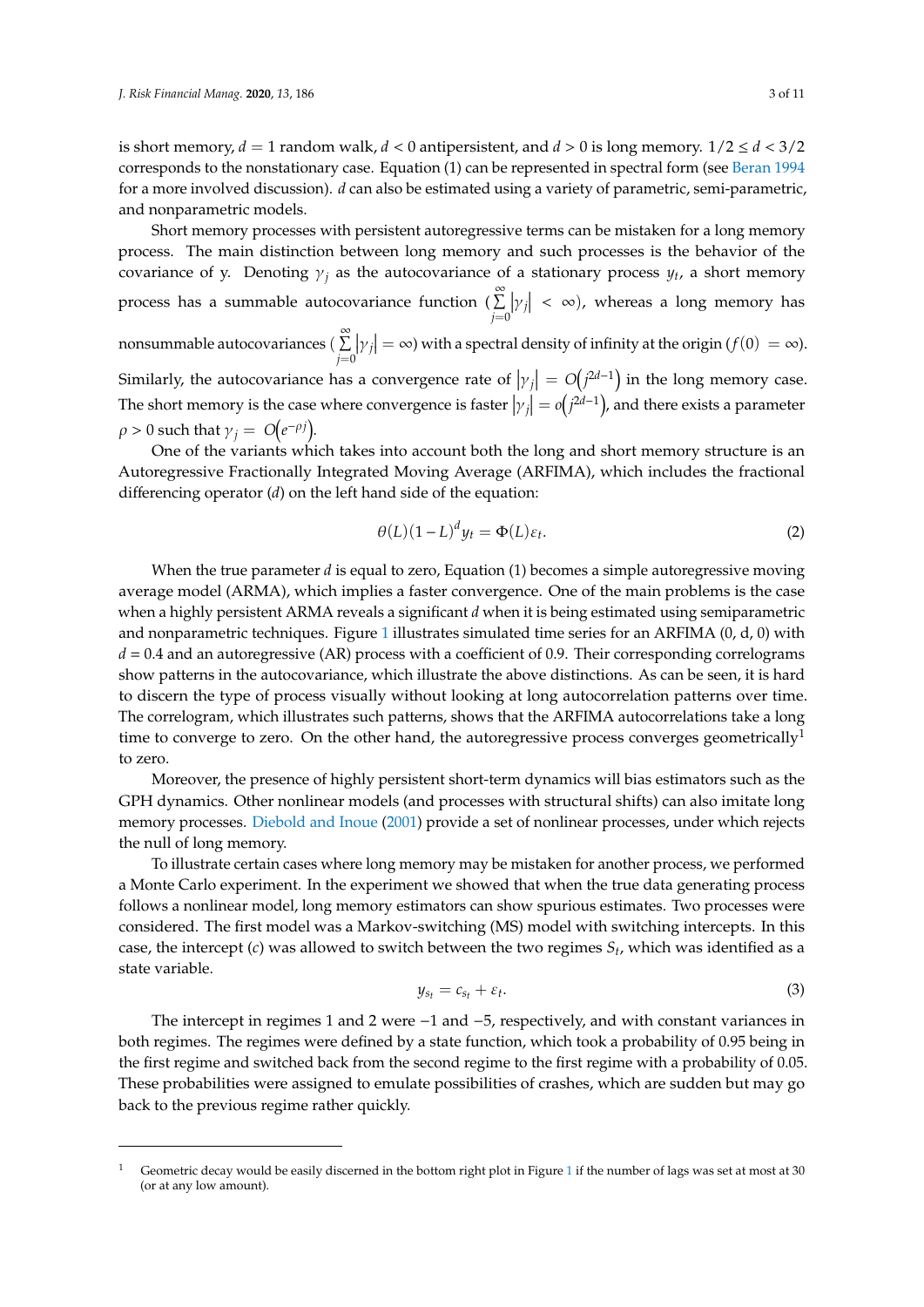<span id="page-3-0"></span>

Figure 1. Plot of Time Series. The top-left (ARFIMA  $d = 0.4$ ) and bottom-left (AR 0.9) figures show the simulated series for an autoregressive fractionally integrated process with a fractional parameter  $d = 0.4$ and an autoregressive process with a lag parameter equal to 0.9, respectively. The right-hand side shows the corresponding correlogram with 1000 lags. The correlogram shows that the autoregressive process (top right) declines geometrically to zero unlike the ARFIMA process (bottom right).

The second model considered was also a regime switching model with changes in persistence. In the first regime, the process was a unit root while the second regime was a stationary process,  $y_t = -1 + y_{t-1} + \varepsilon_t$  and  $y_t = -5 + 0.2y_{t-1} + \varepsilon_t$ . The probability of being in a regime was 0.95 and the probability of switching from regime [2](#page-3-1) to regime 1 was given by 0.05. Figure 2 shows plots of the and the intercepts were different in both regimes. The processes in regime 1 and 2 were, respectively, simulated series. The second model considered was also a regime switching model with changes in persistence. In the second model considered was also a regime switching model with changes in persistent

<span id="page-3-1"></span>

**Figure 2.** Plot of Simulated Series. The "MS Intercept" plot expresses Model 1, where the intercept switches between −5 and 1, with p<sub>11</sub> and p<sub>12</sub> equal to 0.99. The "MS Intercept + Autoregressive" relates to Model 2, which assumes that the model switches from a unit root to a stationary process. to Model 2, which assumes that the model switches from a unit root to a stationary process.

A Monte Carlo simulation was performed by simulating these two data generating processes 5000 times by drawing from a normal distribution. The sample was made up of 2000 observations. 5000 times by drawing from a normal distribution. The sample was made up of 2000 observations. The sample was made up of 2000 observations. The sample was made up of 2000 observations. The sample was made up of 2000 observ Table 1 shows the results for the Monte Carlo process. The results show that a process like a simple Table [1](#page-4-1) shows the results for the Monte Carlo process. The results show that a process like a simpleA Monte Carlo simulation was performed by simulating these two data generating processes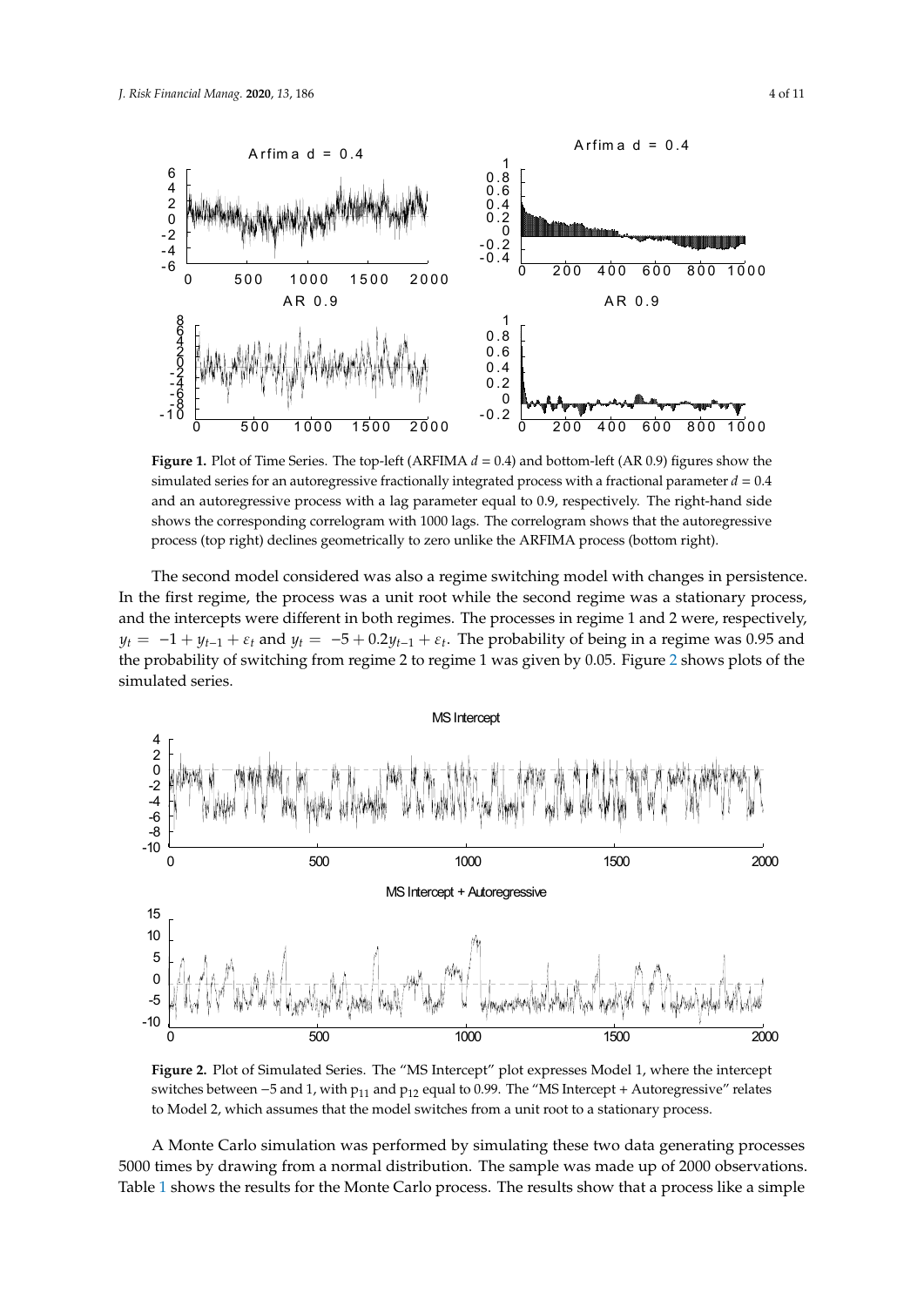Markov-switching process with switches in intercept may replicate a long memory process, and lead to a statistically significant fractional differencing parameter. The local Whittle and GPH with the narrow bandwidth have the lower *d* (0.148), but they are still considered to be statistically significant. The second model also shows a significant *d* across a range of values from 0.282 to 0.741, which is fairly more substantial as the broader bandwidth is nonstationary. In a nutshell, both processes illustrate cases where some processes may emulate long memory processes. Other similar processes include SETAR (self exciting threshold autoregressive) models, bilinear models, and STOP Break processes (for further details, see [Diebold and Inoue](#page-9-3) [2001\)](#page-9-3). The results show that the long memory estimators can exceptionally be significant at some bandwidth levels. This rather unsurprising finding in the literature has led to an increase in the research for testing for long memory in the univariate [\(Shimotsu and Phillips](#page-9-19) [2002;](#page-9-19) [Qu](#page-9-20) [2011;](#page-9-20) [Ohanissian et al.](#page-9-21) [2008\)](#page-9-21) or multivariate settings [\(Sibbertsen et al.](#page-9-22) [2018\)](#page-9-22) as a second stage procedure.

<span id="page-4-1"></span>**Table 1.** Monte Carlo Simulation results. The table reports the test results of the Monte Carlo exercise. Model 1 is the model with switching intercepts  $(-1, 5)$  with probabilities of 0.95 of staying in the first regime and 0.05 from switching from the second regime to the first. Model 2 is a model which accounts for switches in both intercept (−1, −5) and autoregressive terms (1, 0.2). The models are computed using the following: Geweke and Porter-Hudak (GPH) approach with bandwidths 0.5 and 0.8, respectively, log periodogram regression with Fourier terms (as in [Moulines and Soulier](#page-9-7) [1999\)](#page-9-7), and the local Whittle estimator with bandwidth M =  $\rm T^{0.5}.$  The reported estimates are the mean over 5000 replications, and the figures in brackets report the standard deviation of the estimated parameters.

|         | $GPH (M = T^{0.5})$ | $GPH (M = T^{0.8})$ | <b>Fourier Estimations</b> | Local Whittle |
|---------|---------------------|---------------------|----------------------------|---------------|
| Model 1 | 0.141               | 0.557               | 0.467                      | 0.140         |
|         | (0.109)             | (0.026)             | (0.125)                    | (0.089)       |
| Model 2 | 0.284               | 0.741               | 0.447                      | 0.282         |
|         | (0.147)             | (0.051)             | (0.168)                    | (0.135)       |

## <span id="page-4-0"></span>**4. Tests of Long Memory**

In the presence of long memory, it becomes important to be able to discern when a series has a true associated *d*. An ideal testing strategy for long memory would follow two steps: (1) Test for the significance of d in the first stage (ideally with a narrow bandwidth GPH or local Whittle), and conditional on a nonrejection in (1), in the second stage, apply more formal tests from the literature. Such an approach would present a good compromise between size and power. To optimize the trade-off, we applied the log-periodogram test of [Davidson and Sibbertsen](#page-9-8) [\(2009\)](#page-9-8) and the skip-sampling test of [Davidson and Rambaccussing](#page-9-9) [\(2015\)](#page-9-9). They test for the null hypothesis of long memory. A brief explanation of both tests follows.

The test of [Davidson and Sibbertsen](#page-9-8) [\(2009\)](#page-9-8) is a log-periodogram regression test with the null hypothesis that the time series is believed to be pure long memory containing no bias. To quantify the bias in *d*, the test estimates the potentially biased estimators under two different bandwidths, and tests whether the bias is statistically significant. The test proceeds by computing the [Geweke and Porter-Hudak](#page-9-5) [\(1983\)](#page-9-5) estimates from the periodograms with two different bandwidths  $(M_1 = T^{0.5} \text{ and } M_2 = T^{0.8}).$ 

The Geweke and Porter-Hudak approach involves estimating *d* from a periodogram based model.

$$
\log(I(\lambda_k)) = \beta_0 - d\log\left[4\sin^2\frac{\lambda_k}{2}\right] + \varepsilon_k \tag{4}
$$

where  $I(\lambda_k)$  is the periodogram at the harmonic frequencies  $2\pi j/T$  where  $j = 1, 2, ...$  M. The choice of the bandwidth M has been discussed in various papers. GPH recommend  $M = T^{0.5}$  for unbiasedness, while [Hurvich and Deo](#page-9-23) [\(1999\)](#page-9-23) recommend  $T^{0.8}$  for efficiency.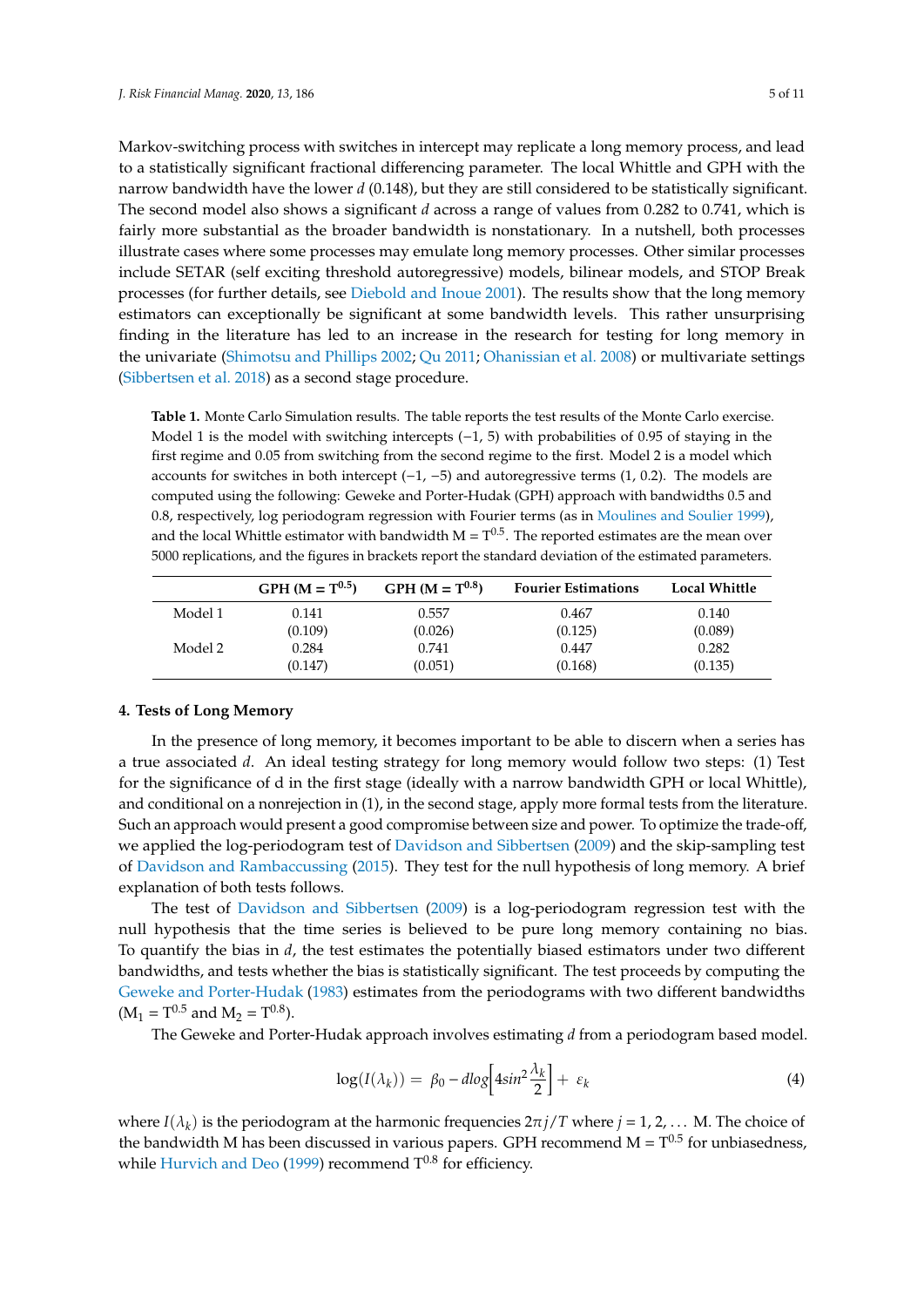Similar to the Hausman test, the bias and consistency are tested using a standard t-statistic:

$$
TS = \frac{\hat{d}_1 - \hat{d}_2}{SE\left(\hat{d}_1 - \hat{d}_2\right)}\tag{5}
$$

where the standard error (SE) makes use of a reduced form from [Hurvich and Deo](#page-9-23) [\(1999\)](#page-9-23).  $\hat{d}_1$  is the parameter from the narrow bandwidth ( $M_1$ ) and  $\hat{d}_2$  is parameter from a broad bandwidth ( $M_2$ ).

The second test we considered is the skip-sampling test, which exploits the property of aggregation. The test can include a range of alternatives including nonlinear models and weakly dependent data. If a series is indeed long memory, then recreating a series by subsequently sampling in their rightful ordering should preserve the autocorrelation structure of the original series. Under the null hypothesis of a true long memory process, recreating another series based on consecutive sampling (every *k*th observation) will ensure that the newly computed autocovariance will have similar memory structure for the newly computed series.

$$
TS = \frac{\hat{d} - \hat{d_N}}{SE\left(\hat{d}_1 - \hat{d_N}\right)},\tag{6}
$$

where  $\hat{d}_N$  is the average memory parameter from *N* skip samples. The standard error can be approximated by an asymptotic variance or a bootstrapped variance. In this paper, we focus on the former (and the results still hold under the latter).

### <span id="page-5-0"></span>**5. Results**

#### *5.1. Data*

In the analysis, we used daily return data of the five most traded cryptocurrencies with the highest market capitalization as of 31 December 2019. The data, downloaded from coinmarketcap.com, covers the following sample sizes: Bitcoin (2190 days), Ethereum (1553 days), Litecoin (2435 days), Bitcoin Cash (883 days), and XRP (2340 days). We calculated the returns as the log difference of the closing prices. We employed three volatility proxies: absolute return, squared return, and the log range as measured in [Phillip et al.](#page-9-24) [\(2019\)](#page-9-24).

Figure [3](#page-6-0) shows the plot of the daily closing prices for the period starting 2 January 2014 until 31 December 2019. Exceptionally, the series for Ethereum starts from 30 September 2015, and that of Bitcoin Cash from 1 August 2017. The closing prices show the predominance of Bitcoin, which had lower closing prices at the start of the sample, picked up in mid-2016, and reached its highest value at the end of 2018, and with moderate fluctuations from then on. Other currencies, such as XRP, started picking up from early 2017, but showed signs of decline by the end of 2019.

Examining the period 2017–2019, Bitcoin would have been the highest return, averaging 0.1% daily, which is substantially higher than the other currencies, which have been mostly negative for the period. Moreover, the standard deviation of returns turns out to be the lowest over the period, hence having the highest Sharpe ratio. The smaller currencies—XRP and Bitcoin Cash—turn out to be more volatile.

Table [2](#page-6-1) also reports the summary statistics for the five currencies. The results show that the daily returns are fairly small, with Ethereum performing better than the remaining currencies. The standard deviation differs across the various currencies with less variability encountered with Bitcoin.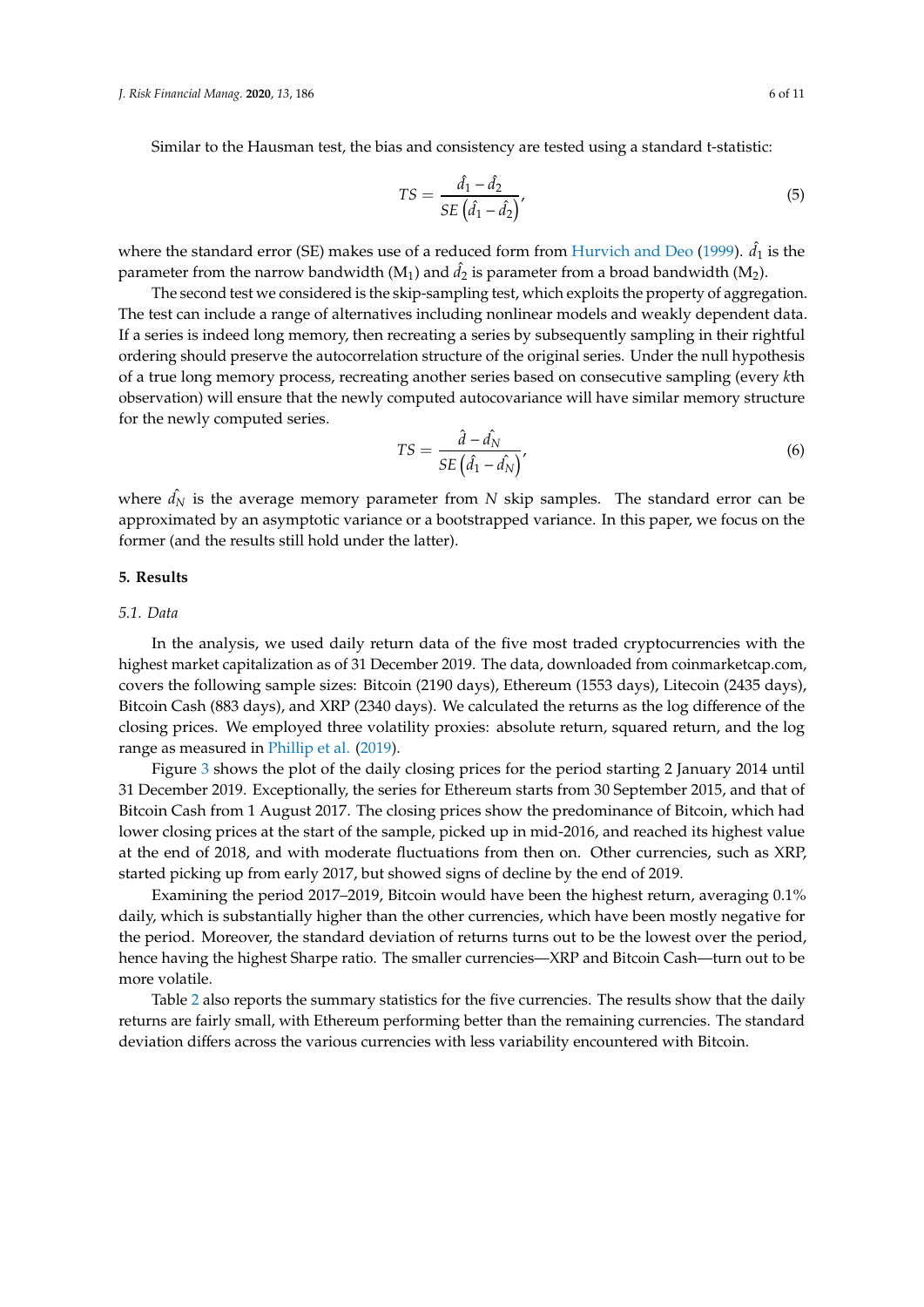<span id="page-6-0"></span>

**Figure 3.** Plot of Time Series. Plot of closing prices for Bitcoin, Bitcoin Cash, Ethereum, Litecoin, XRP. and XRP.

<span id="page-6-1"></span>Table 2. Summary Statistics. The table reports the summary statistics for the cryptocurrencies in the sample.

|                 | <b>Bitcoin</b> | <b>Bitcoin Cash</b> | <b>XRP</b> | Litecoin | Ethereum |
|-----------------|----------------|---------------------|------------|----------|----------|
| Mean            | 0.00102        | $-0.0007$           | 0.00149    | 0.00098  | 0.00332  |
| Std dev         | 0.03897        | 0.07881             | 0.07271    | 0.06444  | 0.06104  |
| <b>Skewness</b> | $-0.340$       | 0.612               | 2.076      | 1.720    | 0.271    |
| Kurtosis        | 8.459          | 10.651              | 32.91      | 28.618   | 7.052    |
| Jarque-Bera     | 2761           | 2206                | 88925      | 67783    | 1082     |
| N               | 2190           | 882                 | 2340       | 2435     | 1553     |

# *5.2. Findings*

We examined the presence of long memory in the price processes of the five most common cryptocurrencies and report the results of the estimated long memory tests in Table [3.](#page-7-0) Panel A shows the test results for the returns, while Panel B for the estimated volatility proxies. In interpreting the test results, we first checked the conventional *p*-value of the GPH estimator. The parameters show low estimated d values ranging from 0.057 (XRP) to 0.259 (Ethereum), and the corresponding *p*-values do not reject the null that the parameter is no different from zero. In this case, it is not convenient to proceed to the second stage and interpret either the bias or the skip-sampling test as the null of long memory is already rejected at the first stage.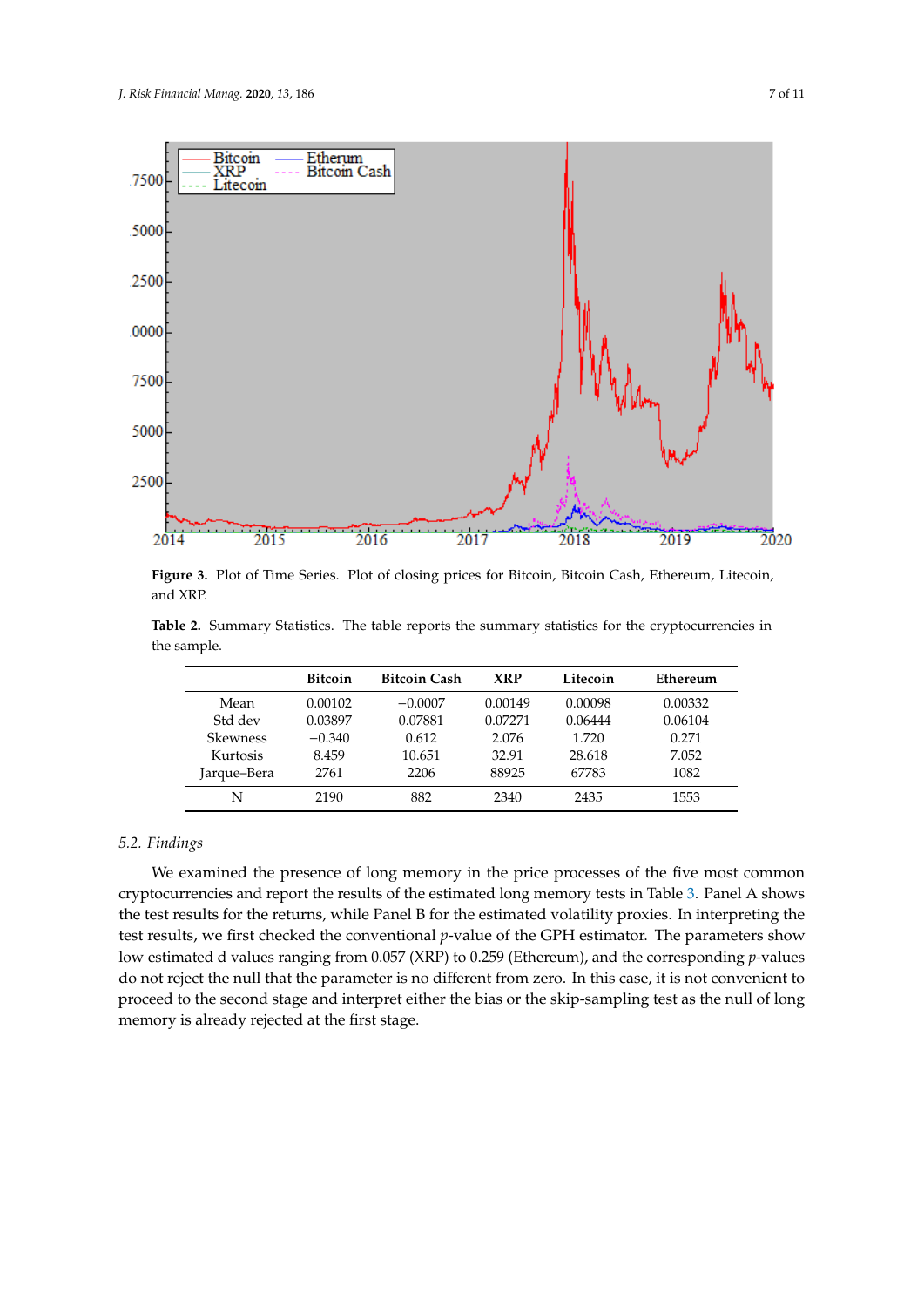**Table 3.** Long Memory Tests. The table reports the long memory test results for the five most common cryptocurrencies. Panel A exhibits the GPH estimates, bias test, and skip-sampling tests with different rates of  $h = 4$ , 8 months for returns. Panel B shows the results for three measures (i.e., proxies) of volatility: daily low high range (LHR), squared returns (SR), and absolute returns (AR). The two skip-sampling rates were chosen in favor of producing results with a narrow bandwidth. T is the sample size in number of days.

<span id="page-7-0"></span>

|                           | <b>Bitcoin</b>      |            | Ethereum    |            | Litecoin    |            | <b>Bitcoin Cash</b> |            | <b>XRP</b>  |            |
|---------------------------|---------------------|------------|-------------|------------|-------------|------------|---------------------|------------|-------------|------------|
|                           | $T = 2190$          |            | $T = 1553$  |            | $T = 2435$  |            | $T = 883$           |            | $T = 2340$  |            |
|                           | Estimate            | $p$ -Value | Estimate    | $p$ -Value | Estimate    | $p$ -Value | Estimate            | $p$ -Value | Estimate    | $p$ -Value |
|                           | Panel A: Return     |            |             |            |             |            |                     |            |             |            |
| $GPH(\hat{d})$            | 0.153               | 0.165      | $0.259**$   | 0.036      | 0.170       | 0.111      | 0.121               | 0.405      | 0.057       | 0.589      |
| <b>Bias Test</b>          | $-0.454$            | 0.675      | $-1.407$    | 0.920      | $-0.122$    | 0.549      | 0.806               | 0.210      | $-0.886$    | 0.812      |
| Skip-Sampling $(h = 4)$   | $-0.522$            | 0.699      | $-0.816$    | 0.793      | 0.946       | 0.172      | $-1.084$            | 0.861      | 0.624       | 0.266      |
| Skip-Sampling $(h = 8)$   | 0.378               | 0.353      | 0.168       | 0.433      | 0.044       | 0.482      | $-0.486$            | 0.686      | 0.544       | 0.293      |
|                           | Panel B: Volatility |            |             |            |             |            |                     |            |             |            |
| <b>Volatility (LHR)</b>   |                     |            |             |            |             |            |                     |            |             |            |
| GPH $(\hat{d})$           | $0.536$ ***         | 0.000      | $0.505$ *** | 0.000      | $0.584$ *** | 0.000      | $0.541$ ***         | 0.001      | $0.486$ *** | 0.000      |
| <b>Bias Test</b>          | $-0.590$            | 0.722      | 0.044       | $0.483*$   | 0.084       | 0.467      | 0.322               | 0.374      | $2.356$ *** | 0.009      |
| Skip-Sampling $(h = 4)$   | $-0.073$            | 0.529      | 0.431       | 0.333      | $-0.768$    | 0.779      | $-0.451$            | 0.674      | $-0.406$    | 0.658      |
| Skip-Sampling $(h = 8)$   | 0.193               | 0.424      | 0.560       | 0.288      | $-0.423$    | 0.664      | $-0.307$            | 0.645      | $-0.560$    | 0.712      |
| <b>Volatility (SR)</b>    |                     |            |             |            |             |            |                     |            |             |            |
| $GPH(\hat{d})$            | $0.326$ ***         | 0.004      | $0.202*$    | 0.099      | $0.359***$  | 0.000      | 0.174               | 0.235      | $0.191*$    | 0.077      |
| <b>Bias Test</b>          | $1.524*$            | 0.064      | $-1.865$    | 0.969      | 0.365       | 0.357      | $3.119***$          | 0.001      | 0.868       | 0.193      |
| Skip-Sampling ( $h = 4$ ) | $-0.860$            | 0.805      | 0.637       | 0.262      | 0.142       | 0.443      | 0.585               | 0.279      | $-0.737$    | 0.770      |
| Skip-Sampling $(h = 8)$   | $-1.055$            | 0.854      | 0.370       | 0.356      | 0.539       | 0.295      | 0.289               | 0.386      | $-0.752$    | 0.774      |
| <b>Volatility (AR)</b>    |                     |            |             |            |             |            |                     |            |             |            |
| $GPH(\hat{d})$            | $0.375$ ***         | 0.001      | $0.378$ *** | 0.003      | $0.466$ *** | 0.000      | $0.336**$           | 0.026      | $0.381$ *** | 0.001      |
| <b>Bias Test</b>          | $-2.229$            | 0.987      | $-1.535$    | 0.938      | $2.086**$   | 0.018      | 1.957**             | 0.025      | $-1.185$    | 0.882      |
| Skip-Sampling ( $h = 4$ ) | $-1.027$            | 0.848      | 0.423       | 0.336      | $-1.229$    | 0.890      | $-0.013$            | 0.505      | 0.070       | 0.472      |
| Skip-Sampling $(h = 8)$   | $-1.081$            | 0.860      | 0.848       | 0.198      | $-0.482$    | 0.685      | $-0.257$            | 0.601      | $-0.421$    | 0.663      |

'\*\*\*', '\*\*', '\*' implies significance at the 1%, 5% and 10% respectively.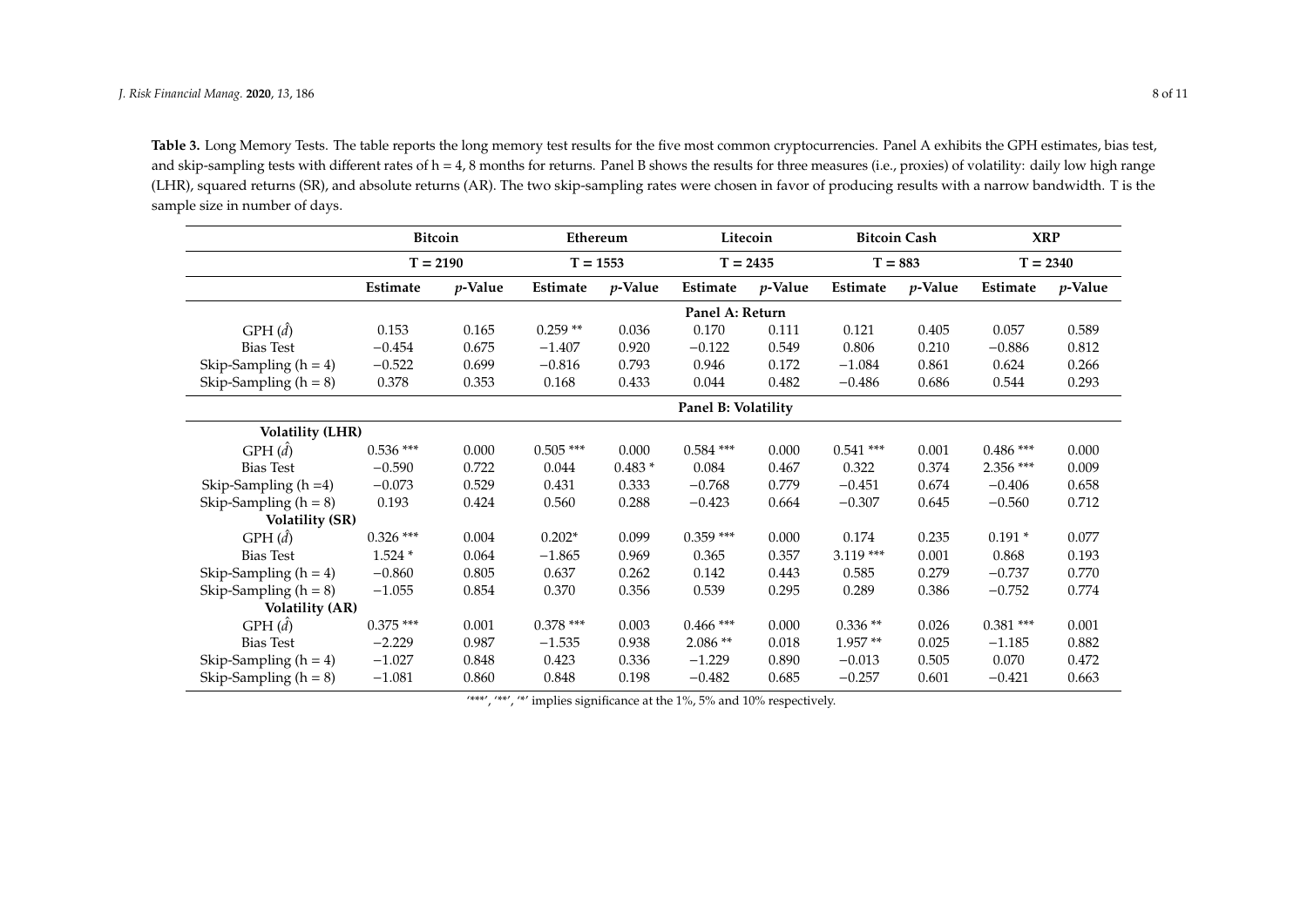Panel B illustrates the results when the null hypothesis that *d* = s is mostly rejected; unanimously for high-low (LHR) and the absolute return (AR) volatility measures. Using the 5% rejection level, the null is rejected for Ethereum, Bitcoin Cash, and XRP for the volatility measure defined as the squared returns. Therefore, this evidence points out that it is ideal for applying the bias and skip-sampling test, and the rejection of the tests might lead to a spurious conclusion that long memory is present. For the LHR volatility measure, the bias test rejects the null of a pure fractional in the XRP case. The skip-sampling tests are mostly positive for both sampling rates across different currencies, hence, implying the existence of long memory. For the volatility measure of squared returns (SR), the bias test rejects the null in the case of Bitcoin and Bitcoin Cash at 6.4% and 0.1%, respectively. The skip-sampling test shows lower *p*-values towards Ethereum, which misses out on rejection at the 10% level using the standard significance test. In summary, the long memory tests fail to reject the null hypothesis of long memory in most cases across different volatility proxies and currencies.

These results help bridge some of the inconclusive findings which emanate from the literature where models are applied. For instance, in the case of [Mensi et al.](#page-9-16) [\(2019\)](#page-9-16), they find that the long memory is present in Bitcoin with parameters of  $d = 0.27$ , but zero memory present in Ethereum using the conventional ARFIMA specifications. Our findings find the opposite in that Bitcoins are short memory while Ethereum is long memory.

Moreover, using FIGARCH and HYGARCH, they find that the volatility of the Bitcoin process is long memory but not covariance stationary. Moreover, Ethereum has a covariance stationary process. Our results show that the memory parameter tends to be similar for the volatility, and they are both covariance stationary. The returns process also shows that both are long memory after accounting for nonlinearities. Unlike [Mensi et al.](#page-9-16) [\(2019\)](#page-9-16), [Kaya Soylu et al.](#page-9-25) [\(2020\)](#page-9-25) found that the volatility is covariance stationary for Ethereum, and that returns are short memory, with d closer to zero. Our results partially support these findings, where indeed returns are short memory. However, our memory parameters tend to be higher in the case of volatility, with border nonstationary when the high-low measure of volatility is used.

#### **6. Conclusions**

In this paper, we have contributed to the growing literature on the long memory in cryptocurrencies. We tested for the existence of long memory in the price process by using two novel and superior tests—the log-periodogram bias test of [Davidson and Sibbertsen](#page-9-8) [\(2009\)](#page-9-8) and the skip-sampling test of [Davidson and Rambaccussing](#page-9-9) [\(2015\)](#page-9-9)—in addition to the standard GPH and local Whittle procedures. Empirical tests report that long memory exists only in Ethereum returns. However, in most cases, the memory parameter is rather small, and it is doubtful whether these autocorrelations can be utilized by a successful trading strategy. The volatility findings are, on the other hand, remarkably interesting as the tests do not reject the null and are highly persistent. In the case of the low high range, volatilities are marginally nonstationary, which has important implications on the modeling front.

There is a division in the literature—some papers report an evidence of long memory in returns while others reject the existence of long memory in returns. Moreover, these papers tend to disagree about the exact nature of long memory (covariance stationary versus nonstationary) for some selected cryptocurrencies. However, our paper clarifies that there is indeed long memory in volatility and exceptionally in the returns for Ethereum.

**Author Contributions:** The corresponding author (D.R.) was involved in the conceptualization, data curation, formal analysis and writing the original draft. M.M. was involved in writing, reviewing and editing and validating the results. All authors have read and agreed to the published version of the manuscript.

**Funding:** The APC was funded by the University of Dundee.

**Conflicts of Interest:** The authors declare no conflict of interest.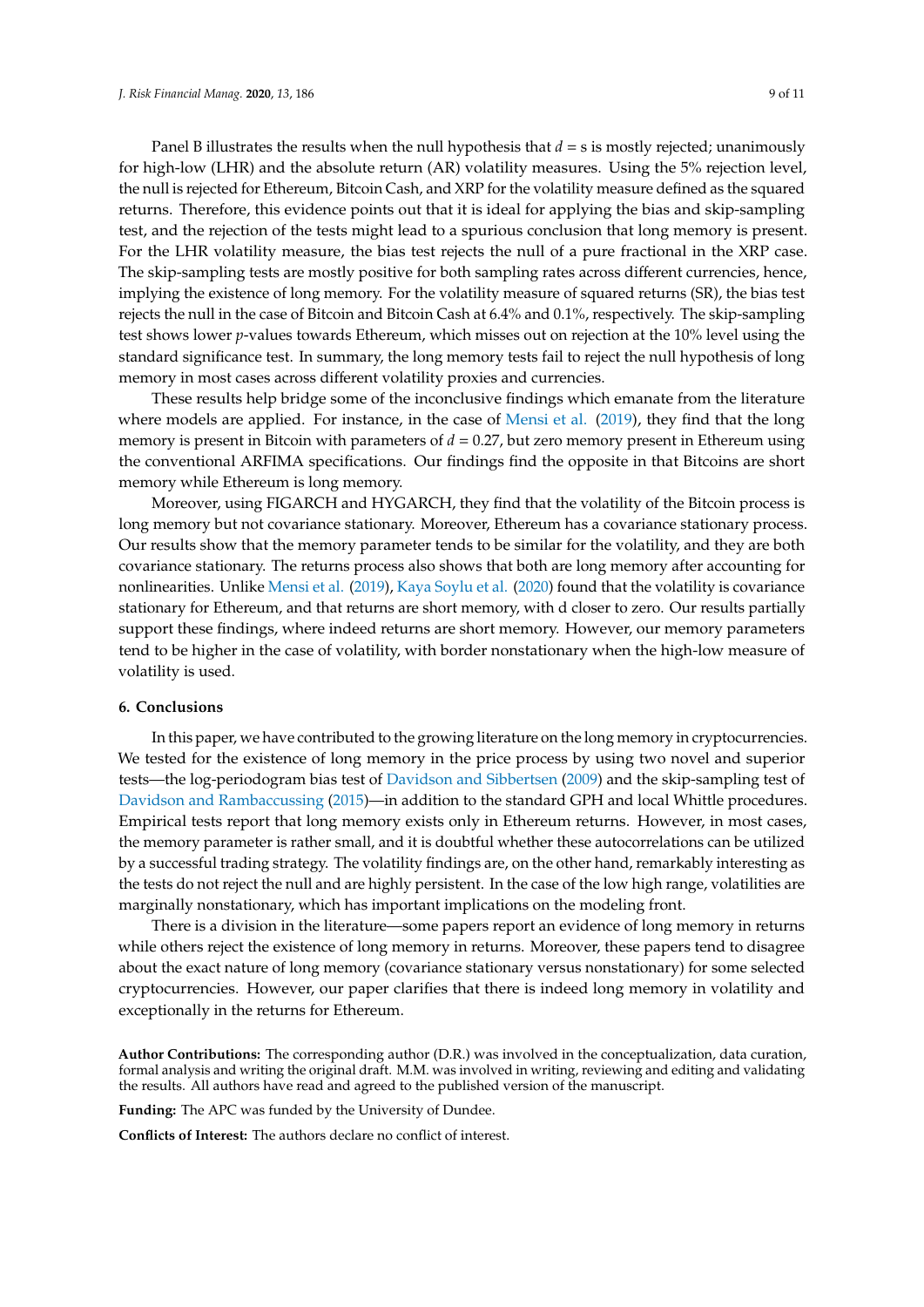#### **References**

<span id="page-9-18"></span>Beran, Jan. 1994. *Statistics for Long-Memory Processes*. Boca Raton: CRC Press, vol. 61.

- <span id="page-9-2"></span>Betken, Annika. 2016. Testing for Change-Points in Long-Range Dependent Time Series by Means of a Self-Normalized Wilcoxon Test. *Journal of Time Series Analysis* 37: 785–809. [\[CrossRef\]](http://dx.doi.org/10.1111/jtsa.12187)
- <span id="page-9-12"></span>Bouri, Elie, Rangan Gupta, Luis Gil-Alana, and David Roubaud. 2019. Modelling long memory volatility in the Bitcoin market: Evidence of persistence and structural breaks. *International Journal of Finance & Economics* 24: 412–26.
- <span id="page-9-17"></span>Cheah, Eng-Tuck, and John Fry. 2015. Speculative bubbles in Bitcoin markets? An empirical investigation into the fundamental value of Bitcoin. *Economics Letters* 130: 32–36. [\[CrossRef\]](http://dx.doi.org/10.1016/j.econlet.2015.02.029)
- <span id="page-9-9"></span>Davidson, James, and Dooruj Rambaccussing. 2015. A Test of the Long Memory Hypothesis Based on Self-Similarity. *Journal of Time Series Econometrics* 7: 115–41. [\[CrossRef\]](http://dx.doi.org/10.1515/jtse-2013-0036)
- <span id="page-9-8"></span>Davidson, James, and Phillip Sibbertsen. 2009. Tests of bias in log-periodogram regression. *Economics Letters* 102: 83–86. [\[CrossRef\]](http://dx.doi.org/10.1016/j.econlet.2008.11.020)
- <span id="page-9-0"></span>Dehling, Herold, Aeneas Rooch, and Murad. S. Taqqu. 2013. Non-Parametric Change-Point Tests for Long-Range Dependent Data. *Scandinavian Journal of Statistics* 40: 153–73. [\[CrossRef\]](http://dx.doi.org/10.1111/j.1467-9469.2012.00799.x)
- <span id="page-9-3"></span>Diebold, Francis X., and Atushi Inoue. 2001. Long memory and regime switching. *Journal of Econometrics* 105: 131–59. [\[CrossRef\]](http://dx.doi.org/10.1016/S0304-4076(01)00073-2)
- <span id="page-9-5"></span>Geweke, John, and Susan Porter-Hudak. 1983. The Estimation and Application of Long Memory Time Series Models. *Journal of Time Series Analysis* 4: 221–38. [\[CrossRef\]](http://dx.doi.org/10.1111/j.1467-9892.1983.tb00371.x)
- <span id="page-9-4"></span>Granger, Clive, and Namwon Hyung. 2004. Occasional structural breaks and long memory with an application to the S&P 500 absolute stock returns. *Journal of Empirical Finance* 11: 399–421. [\[CrossRef\]](http://dx.doi.org/10.1016/j.jempfin.2003.03.001)
- <span id="page-9-23"></span>Hurvich, Clifford, and Rohit Deo. 1999. Plug-in Selection of the Number of Frequencies in Regression Estimates of the Memory Parameter of a Long-memory Time Series. *Journal of Time Series Analysis* 20: 331–41. [\[CrossRef\]](http://dx.doi.org/10.1111/1467-9892.00140)
- <span id="page-9-1"></span>Iacone, Fabrizio, Stephen Leybourne, and Robert Taylor. 2014. A fixed-b test for a break in level at an unknown time under fractional integration. *Journal of Time Series Analysis* 35: 40–54. [\[CrossRef\]](http://dx.doi.org/10.1111/jtsa.12049)
- <span id="page-9-13"></span>Katsiampa, Paraskevi. 2017. Volatility estimation for Bitcoin: A comparison of GARCH models. *Economics Letters* 158: 3–6. [\[CrossRef\]](http://dx.doi.org/10.1016/j.econlet.2017.06.023)
- <span id="page-9-25"></span>Kaya Soylu, Pınar, Mustapha Okur, Özgur Çatıkkaş, and Ayca Altintig. 2020. Long Memory in the Volatility of Selected Cryptocurrencies: Bitcoin, Ethereum and Ripple. *J. Risk Financial Management* 13: 107. [\[CrossRef\]](http://dx.doi.org/10.3390/jrfm13060107)
- <span id="page-9-14"></span>Lahmiri, Salim, Stelios Bekiros, and andAntonio Salvi. 2018. Long-range memory, distributional variation and randomness of bitcoin volatility. *Chaos, Solitons & Fractals* 107: 43–48.
- <span id="page-9-16"></span>Mensi, Walid, Khamis Hamed Al-Yahyaee, and Sang Hoon Kang. 2019. Structural breaks and double long memory of cryptocurrency prices: A comparative analysis from Bitcoin and Ethereum. *Finance Research Letters* 29: 222–30. [\[CrossRef\]](http://dx.doi.org/10.1016/j.frl.2018.07.011)
- <span id="page-9-7"></span>Moulines, Eric, and Phillipe Soulier. 1999. Broadband log-periodogram regression of time series with long-range dependence. *Annals of Statistics* 27: 1415–39. [\[CrossRef\]](http://dx.doi.org/10.1214/aos/1017938932)
- <span id="page-9-10"></span>Nadarajah, Saralees, and Jeffrey Chu. 2017. On the inefficiency of Bitcoin. *Economics Letters* 150: 6–9. [\[CrossRef\]](http://dx.doi.org/10.1016/j.econlet.2016.10.033)
- <span id="page-9-21"></span>Ohanissian, Arek, Jeffrey Russell, and Ruey Tsay. 2008. True or spurious long memory? A new test. *Journal of Business and Economic Statistics* 26: 161–75. [\[CrossRef\]](http://dx.doi.org/10.1198/073500107000000340)
- <span id="page-9-15"></span>Phillip, Andrew, Jennifer S. K. Chan, and Shelton Peiris. 2018. A new look at Cryptocurrencies. *Economics Letters* 163: 6–9. [\[CrossRef\]](http://dx.doi.org/10.1016/j.econlet.2017.11.020)
- <span id="page-9-24"></span>Phillip, Andrew, Jennifer Chan, and Shelton Peiris. 2019. On long memory effects in the volatility measure of Cryptocurrencies. *Finance Research Letters* 28: 95–100. [\[CrossRef\]](http://dx.doi.org/10.1016/j.frl.2018.04.003)
- <span id="page-9-20"></span>Qu, Zhongjun. 2011. A test against spurious long memory. *Journal of Business and Economic Statistics* 29: 423–38. [\[CrossRef\]](http://dx.doi.org/10.1198/jbes.2010.09153)
- <span id="page-9-6"></span>Robinson, Peter. 1995. Gaussian Semiparametric Estimation of Long Range Dependence. *The Annals of Statistics* 23: 1630–61. [\[CrossRef\]](http://dx.doi.org/10.1214/aos/1176324317)
- <span id="page-9-19"></span>Shimotsu, Katsumi, and Peter Phillips. 2002. Pooled log periodogram regression. *Journal of Time Series Analysis* 23: 57–93. [\[CrossRef\]](http://dx.doi.org/10.1111/1467-9892.00575)
- <span id="page-9-22"></span>Sibbertsen, Phillip, Christian Leschinski, and Marie Busch. 2018. A multivariate test against spurious long memory. *Journal of Econometrics* 203: 33–49. [\[CrossRef\]](http://dx.doi.org/10.1016/j.jeconom.2017.07.005)
- <span id="page-9-11"></span>Tiwari, Aviral, R. K. Jana, Debojyoti Das, and David Roubaud. 2018. Informational efficiency of Bitcoin—An extension. *Economics Letters* 163: 106–9. [\[CrossRef\]](http://dx.doi.org/10.1016/j.econlet.2017.12.006)